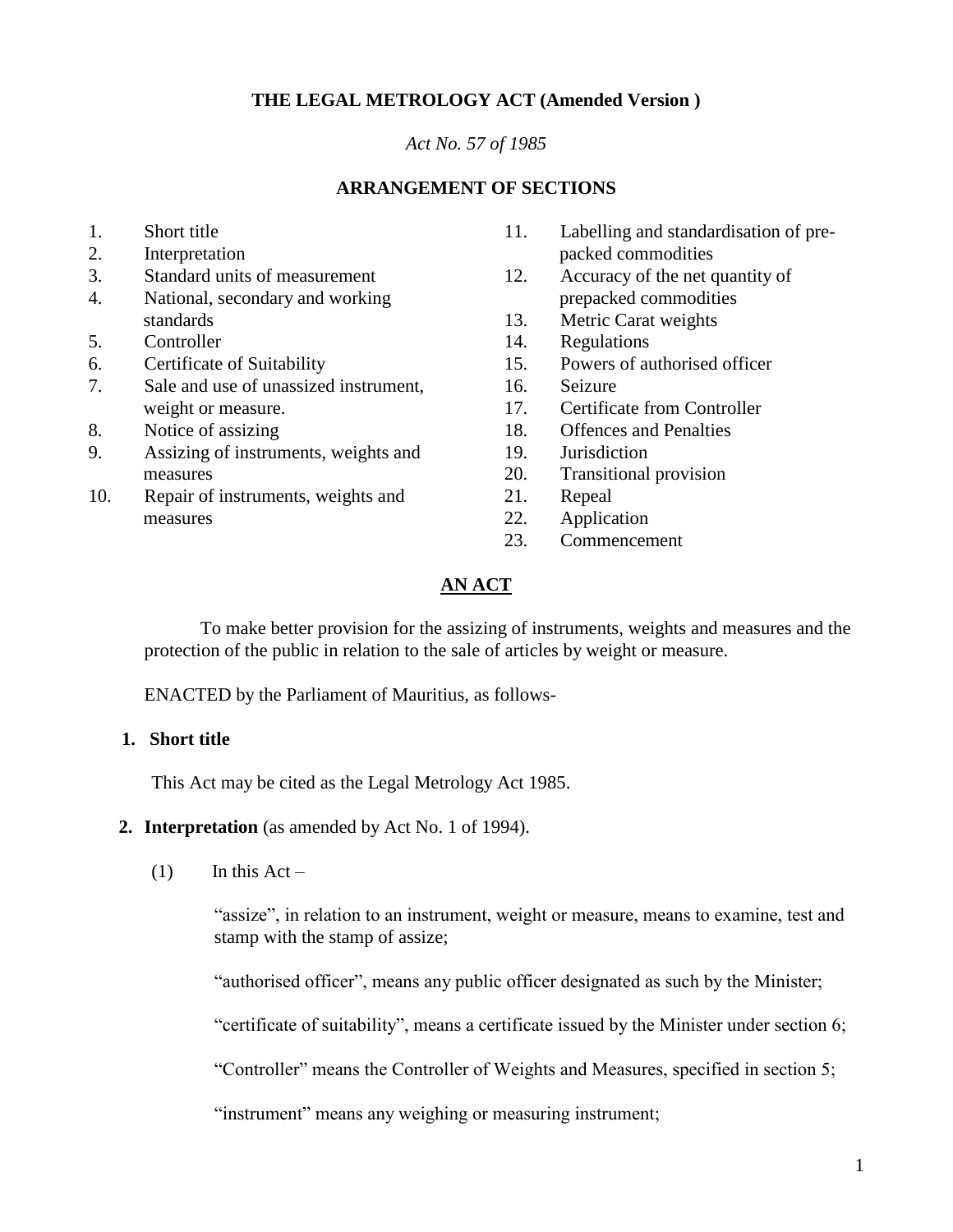"label" means any written, printed, or graphic material affixed to, applied to, attached to, blown into, formed or moulded into, embossed on, or appearing upon a package containing any commodity, for the purposes of giving information with respect to the commodity;

"Minister" means the Minister to whom responsibility for the subject of trade is assigned;

"package" includes any bottle, cask, can, box case, wrapper or any other receptacle in which a commodity is prepacked;

"packer" means a person who prepacks or causes to be prepacked any commodity;

"Permanent Secretary", means the Permanent Secretary of the Ministry of Trade and Shipping;

"Premises" means –

- (i) a place where any business, industry, production or trade is carried on, by a person whether by himself or through an agent;
- (ii) any part of a dwelling used for the purpose of carrying on any business, industry, production or trade;
- (iii) a place where any record, register or other document pertaining to any business, industry, production or trade is kept;
- (iv) a place where any instrument, weight or measure is manufactured, repaired, sold, used or kept for use in any trade;
- (v) a place where any prepacked commodity is manufactured, made, packed, stored, distributed, sold, kept or offered for sale.

"prepack" means pack a commodity, prior to sale, in any manner, in units for the purposes of retail sale;

"retail sale", in relation to a prepacked commodity, means the sale, distribution or delivery of such prepacked commodity for consumption or use by an individual or group of individuals;

"seize" includes the affixing of any seal;

"stamp" includes to cast, engrave, etch, print or otherwise mark in such manner so as to be as far as possible indelible;

"trade" includes the sale, distribution, import, use of, or other dealing in any article in the course of business;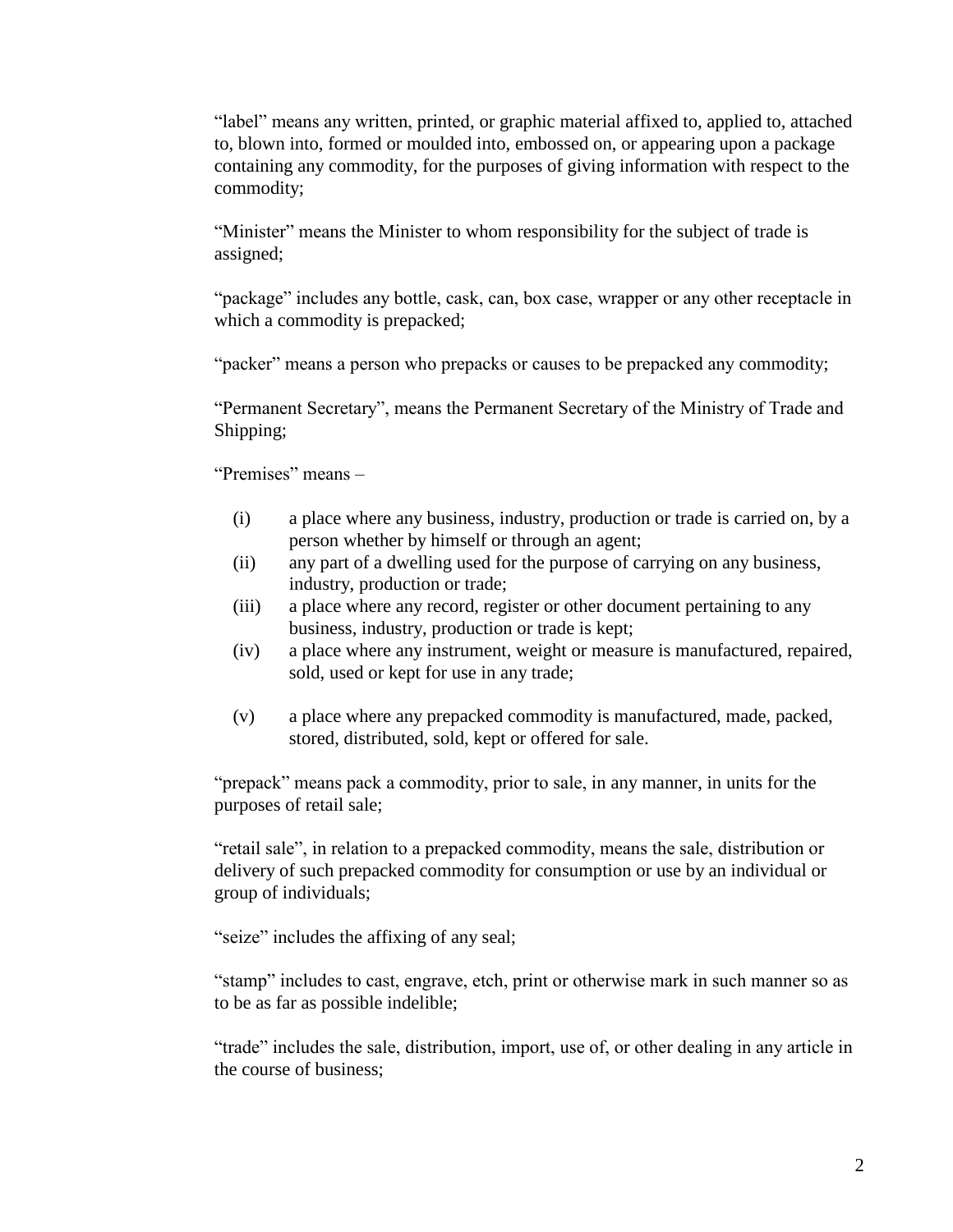(2) For the purposes of this Act, the words "weight" and "mass" shall unless the context otherwise requires, have the same meaning.

### **3. Standard units of measurement**

- (1) No person shall, in relation to any goods or services-
	- (a) quote any price or charge;
	- (b) issue or exhibit any price list, invoice, cash memo or other document;
	- (c) mention any quantity in any advertisement, poster or other document;
	- (d) indicate on the package the net quantity of the commodity contained in the package; or
	- (e) express any quantity or dimension,

otherwise than by reference to the standard units of measurement.

(2) In this section "standards unit of measurement" means the units of measurement which may be used under the International Systems of Units (SI) Act 1984.

#### **4. National, secondary and working standards** (as amended by Act No. 1 of 1994)

- (1) The Minister shall-
	- (a) procure standards representing the standard units of measurement and such parts and multiples of those units as may be required;
	- (b) direct which of the standards specified in paragraph (a) shall be-
		- (i) national standards;
		- (ii) secondary standards; and
		- (iii) working standards
- (2) The national standards shall be-
	- (a) deposited and kept at the Mauritius Standards Bureau; and
	- (b) used for the purpose of verification of the secondary standards.
- (3) The secondary standards shall be-
	- (a) kept in the custody of the controller; and
	- (b) used for the purpose of verification of the working standards.
- (4) The working standards shall be used for the assizing of instruments, weights and measures.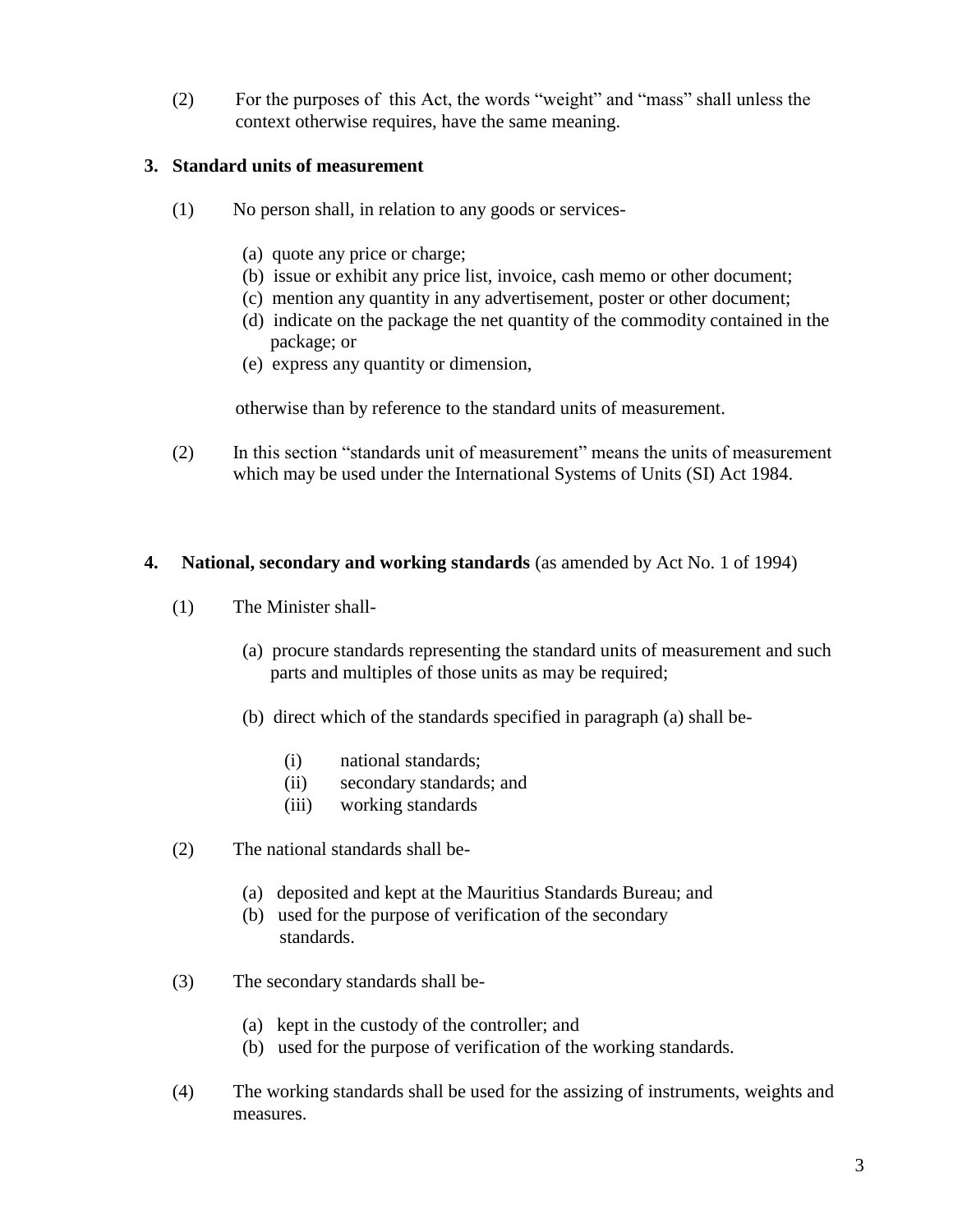# **5. Controller**

- (1) There shall be a Controller of Weights and Measures whose office shall be a public office.
- (2) The controller shall take such steps as may be necessary for the purpose of ensuring compliance with this Act.

### **6. Certificate of suitability** (as amended by Act No. 1 of 1994)

#### Extract of Section 6 of Legal Metrology Act

- (1) No person shall import or manufacture a weighing instrument for trade use without a certificate of suitability relating to the pattern or design of the instrument.
- (2) An application for a certificate of suitability shall be made in writing to the Minister, giving full particulars of the pattern or design of the weighing instrument, and shall be accompanied by the prescribed fee.
- (3) The Minister may, where he is satisfied that the pattern or design of the weighing instrument is suitable for use in trade grant the application and issue a certificate on such conditions as he may deem fit.
- (4) Where the Minister is satisfied that
	- (a) the weighing instrument in respect of which a certificate has been granted is no more suitable for use in trade; or
	- (b) the holder of the certificate has committed any breach of the conditions attached thereto, he may revoke the certificate.

#### **7. Sale and use of unassized instrument, weight or measure**

- (1) No person shall sell or have in his possession for sale any instrument, weight or measure intended for use in any trade, unless it has been assized.
- (2) No person shall use or keep on his premises for use, for the purposes of trade, any instrument, weight or measure which –
	- (a) has not been assized or reassized in accordance with subsection (3);
	- (b) is false, defective, incorrect or not in conformity with the requirements of this Act; or
	- (c) has been stamped with a rejection mark.
- (3) Every instrument, weight or measure used or intended to be used in trade shall be assized or reassized at such periodical intervals as may be prescribed.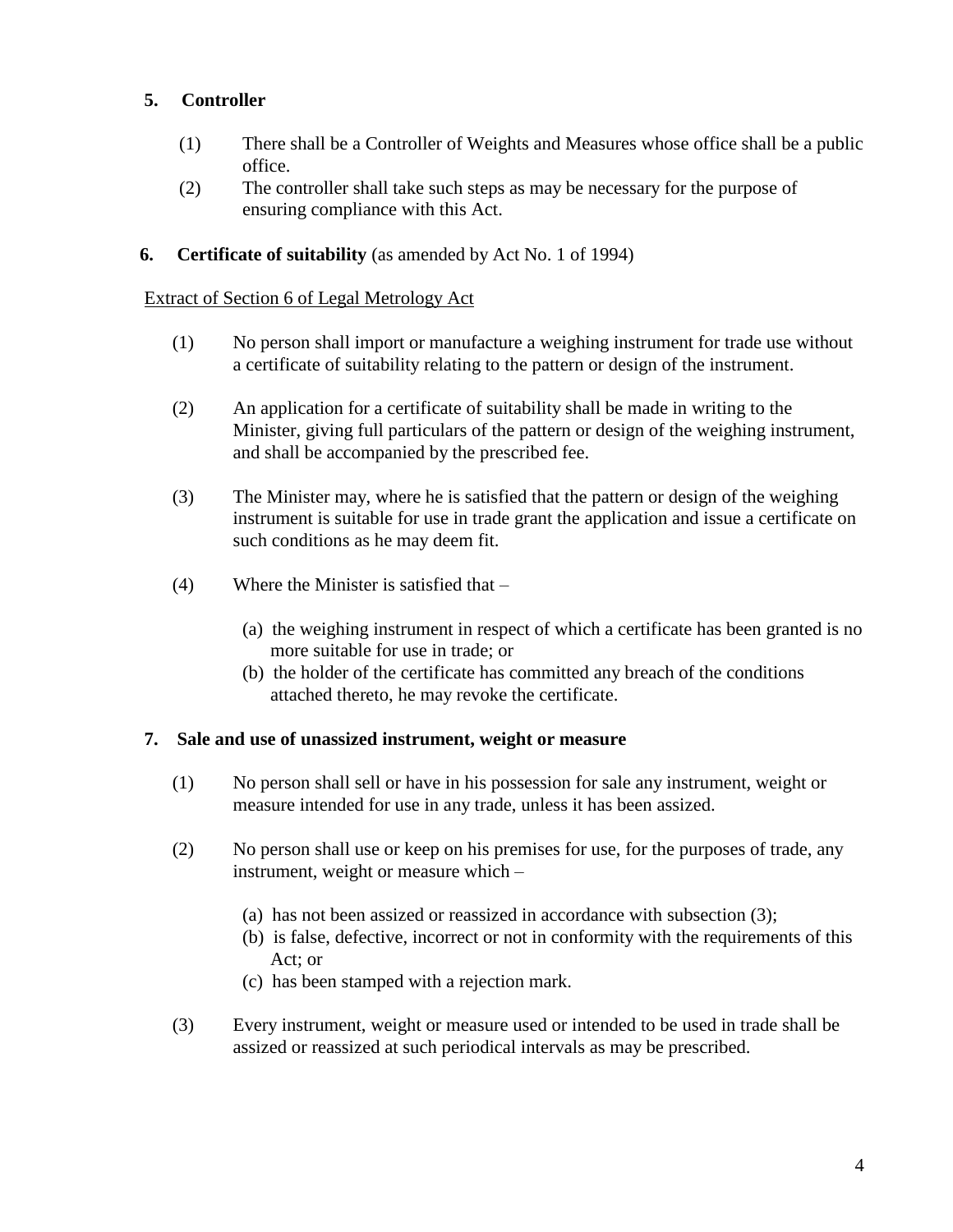- (4) Where an assized instrument, weight or measure has been repaired, such instrument, weight or measure shall not be put into use unless it has been duly reassized, notwithstanding that periodical reassizement of such instrument, weight or measure has not become due.
- (5) Where an instrument, installed and fixed at one place and assized in situ, is dismantled and re-installed at a different place, such instrument shall not be put into use unless it has been duly re-assized, notwithstanding that periodical re-assizement of such instrument has not become due.

# **8. Notice of assizing**

- (1) The Controller or any authorized officer may by written notice require any person to produce for assizing within a time limit specified in the notice, any instrument, weight or measure which he has in his possession for the purpose of any trade.
- (2) Where an instrument or measure which is be subject matter of a notice under subsection (1)-
	- (a) is fixed; or
	- (b) has a weighing capacity exceeding 500 kg, the person to whom the notice has been addressed shall, on receipt of the notice, forthwith inform the Controller in writing, of the particulars of the instrument or measure and the place where it can be conveniently assized.

# **9. Assizing of instruments, weights and measures**

- (1) Every instrument, weight or measure which is produced for assizing shall be stamped with
	- (a) the stamp of assize, where it is found to be correct and in conformity with the requirements of this Act; or
	- (b) a rejection mark, where it is found to be false, defective, incorrect or not in conformity with the requirements of this Act.

#### **10. Repair of instruments, weights and measures**

No person shall repair an assized or rejected instrument, weight or measure unless he has first obliterated permanently any stamp of assize or rejection mark on it.

# **11. Labelling and standardization of prepacked commodities.**

(1) No person shall pre-pack or cause to be prepacked any commodity unless the package of the commodity bears a conspicuous label carrying a declaration in such manner as may be prescribed as to –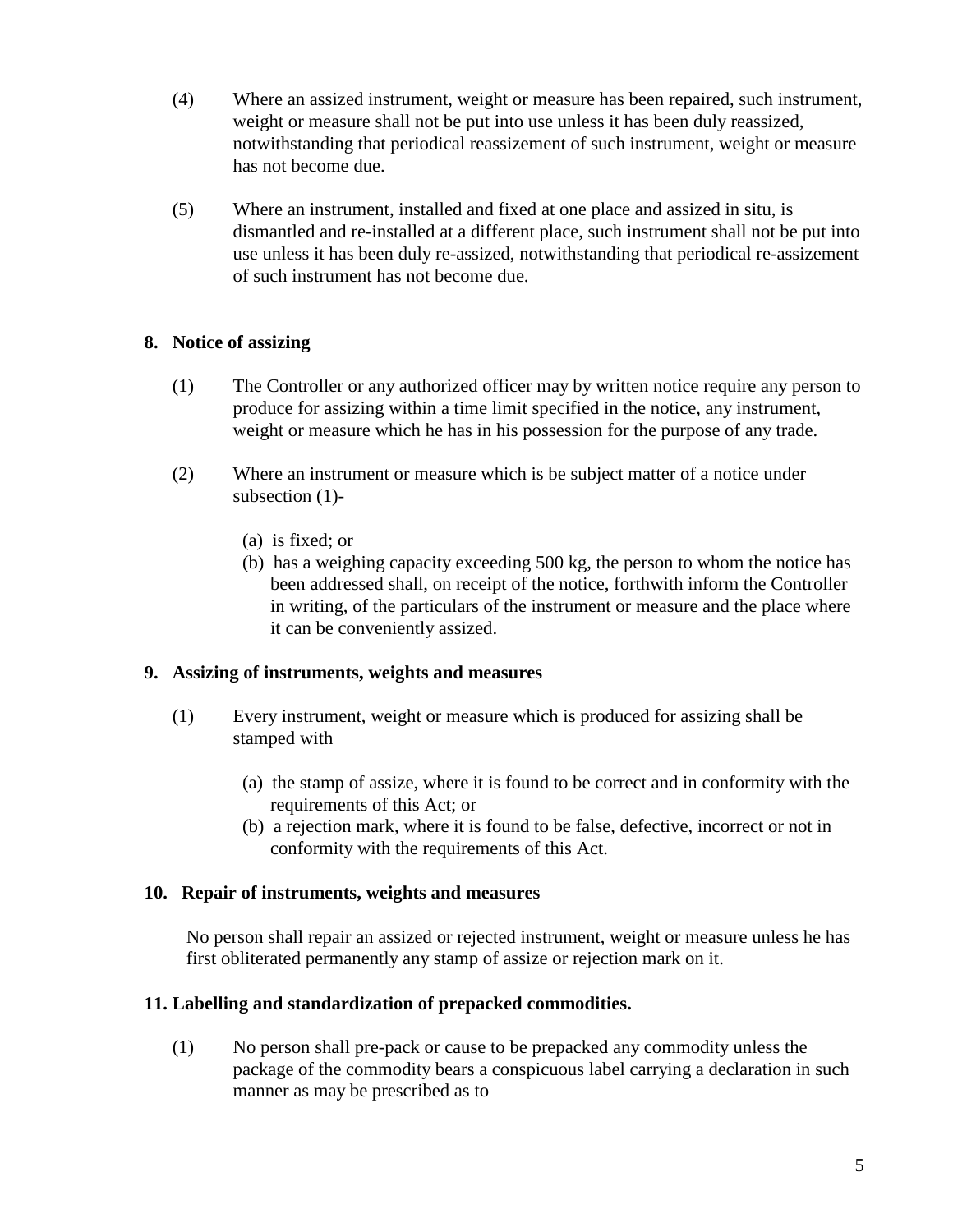- (a) the name of the commodity;
- (b) the net quantity of the commodity;
- (c) the name and complete address of the packer; and
- (d) such other information as may be required by the Minister
- (2) No person shall prepack or cause to be prepacked any commoditiy except in such standard quantities as may be prescribed.
- (3) Subject to subsection (4), no person shall sell or have in his possession for sale any commodity which has been prepacked in contravention of subsection (1) or (2).
- (4) No person shall sell or have in his possession for sale any commodity prepacked outside Mauritius, unless the package carries –
	- (a) a mark or statement indicating the country in which it has been packed,
	- (b) a declaration as to the net quantity of the commodity contained in the package.

### **12. Accuracy of the net quantity of prepacked commodities**

- (1) The packer, in the case of a commodity prepacked in Mauritius, and the importer, in the case of a commodity prepacked outside Mauritius, shall ensure that the prepacked commodity complies with such requirements in relation to accuracy of the net quantity as may be prescribed.
- (2) No person shall sell or have in his possession for sale any prepacked commodity the net quantity of which is less than that declared on the package by an amount exceeding the prescribed limit of error.

#### **13. Metric carat weights**

No person shall use metric carat weights except for weighing precious stones.

# **14. Regulations**

- (1) The Minister may make such regulations as he thinks fit for the purposes of this Act.
- (2) Without prejudice to the generality of subsection (1), the regulations may provide for-
	- (a) restrictions on the use in trade of certain instruments, weights and measures;
	- (b) exemptions of any class of instruments, weights, measures or articles from any provision of this Act;
	- (c) fees to be paid in respect of the examination, assizing or adjustment of any instrument, weight or measure;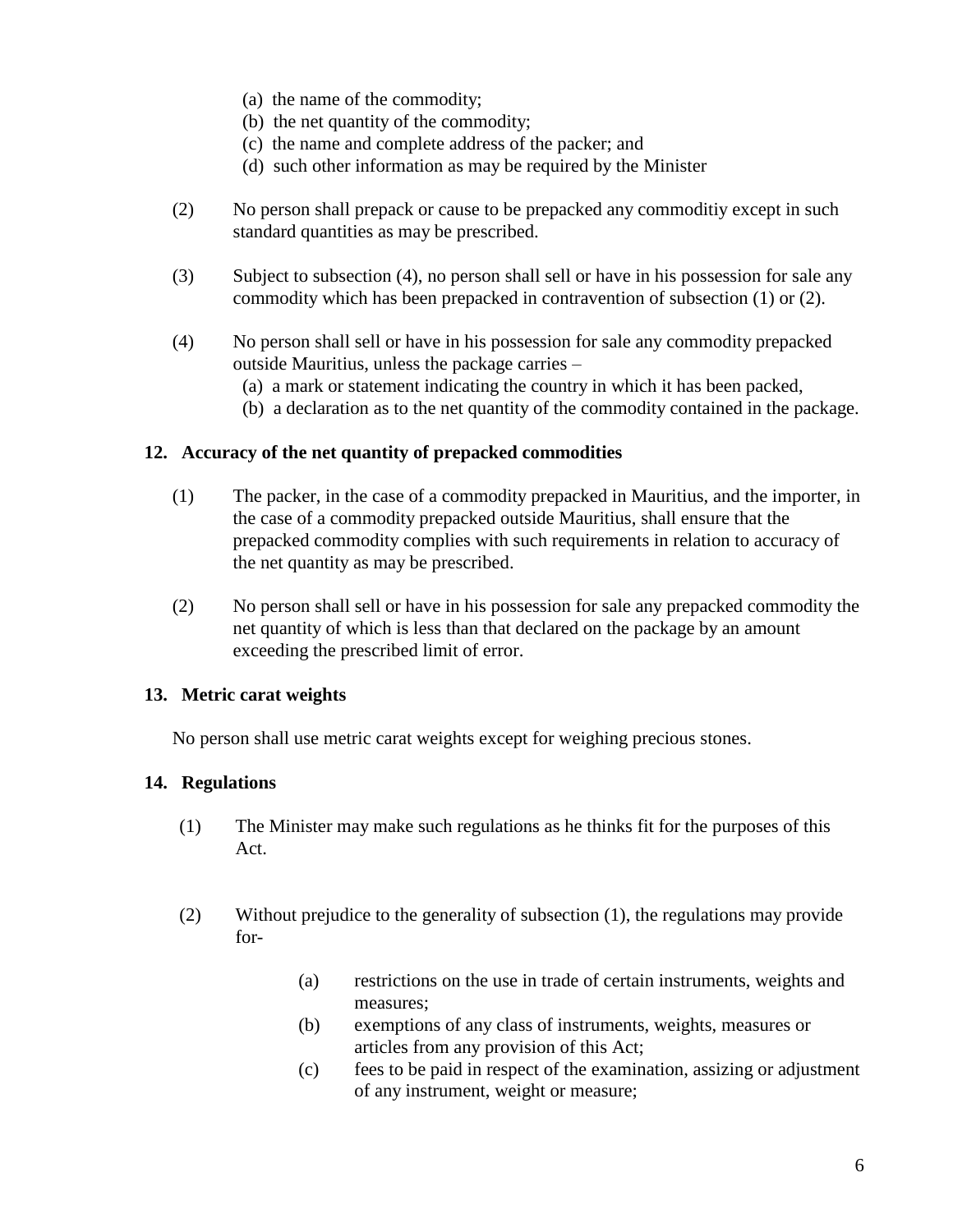- (d) the manner of declaration of the net quantity of, and other information in relation to, the commodity contained in the package;
- (e) the standard quantities in which commodities may be prepacked;
- (f) the requirements in relation to the accuracy of the net quantity of pre-packed commodities;
- (g) any article to be sold by weight, measure or number expressed in such manner as may be specified;
- (h) any period within which any instrument, weight or measure shall be assized or re-assized.

# **15. Powers of authorized officer**

An authorized officer or any other person duly authorized by the Permanent Secretary may-

- (a) enter any premises and inspect any instrument, weight, measure, or commodity;
- (b) require any person to produce to him for inspection any instrument, weight, measure or prepacked commodity which he has in his possession in the course of any trade;
- (c) weigh or measure any goods sold or delivered to any person in the course of any trade;
- (d) check the net quantity of any prepacked commodity, and examine any document or other record relating thereto.

# **16. Seizure**

Any authorised officer or police officer may seize any instrument, weight, measure or article which he reasonably suspects to be the subject matter of an offence under this Act.

# **17. Certificate from Controller**

Where before any court, the correctness of an instrument, weight or measure is at issue, a certificate from the Controller shall be prima facie evidence of the correctness of the instrument, weight or measure.

# **18. Offences and penalties**

- (1) Any person who contravenes this Act or any regulation made under it, or fails to comply with a notice under section 8(1), shall commit an offence and shall, on conviction be liable-
	- (a) in the case of a first offence, to a fine not exceeding five thousand rupees;
	- (b) in the case of a subsequent offence, to a fine not exceeding ten thousand rupees and to imprisonment for a term not exceeding two years.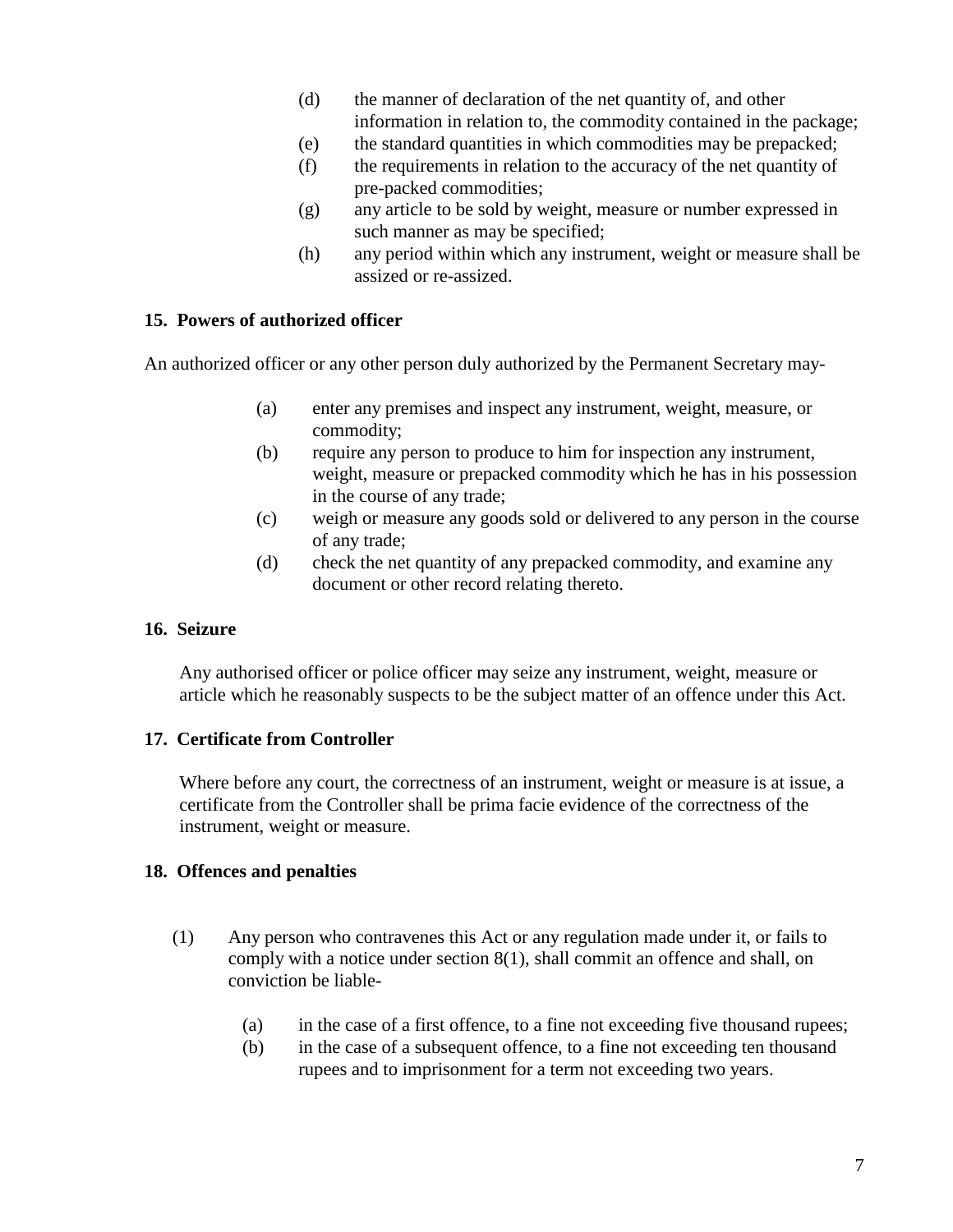- (2) Any person who
	- (a) in selling or purporting to sell an article by weight, measure or number, delivers or causes to be delivered to the purchaser any quantity less than the quantity contracted for; or
	- (b) in buying any article by weight, measure or number, fraudulently receives any quantity in excess of the quantity contracted for or paid for;

shall commit an offence and shall, on conviction, be liable to a fine not exceeding ten thousand rupees and to imprisonment not exceeding two years.

- (3) Any person who  $-$ 
	- (a) counterfeits or tampers with any stamp of assize;
	- (b) defaces or tampers with any rejection mark;
	- (c) increases or diminishes any weight or measure;
	- (d) tampers with  $-$ 
		- (i) any instrument with a view to deceiving any person; or
		- (ii) any seal affixed under section 16;
	- (e) obstructs an authorized officer or police officer in the performance of his duties;
	- (f) fails or refuses to produce to an authorized officer for inspection such instrument, weight, measure or prepacked commodity as he may require; or
	- (g) makes a statement, in relation to any prepacked commodity or to any instrument, weight or measure used in the course of trade, which is false or misleading in a material particular, shall commit an offence and shall, on conviction be liable to a fine not exceeding ten thousand rupees and to imprisonment for a term not exceeding five years.
- (4) The court before which a person is convicted of an offence under the Act or under any regulations made under this Act may, in addition to any penalty imposed, order the forfeiture and destruction of any instrument, weight, measure or article used in the commission of the offence.

# **19. Jurisdiction**

Notwithstanding section 114 of the Courts Act and section 72 of the District Intermediate Courts (Criminal Jurisdiction) Act, a Magistrate shall have jurisdiction to try an offence under this act and may impose any fine or term of imprisonment provided by this Act.

**20. Transitional provision** (as amended by Act No. 19 of 1991)

Any person who at the commencement of this Act has in his possession for the purposes of any trade any instrument, weight or measure which may be used under the Weights and